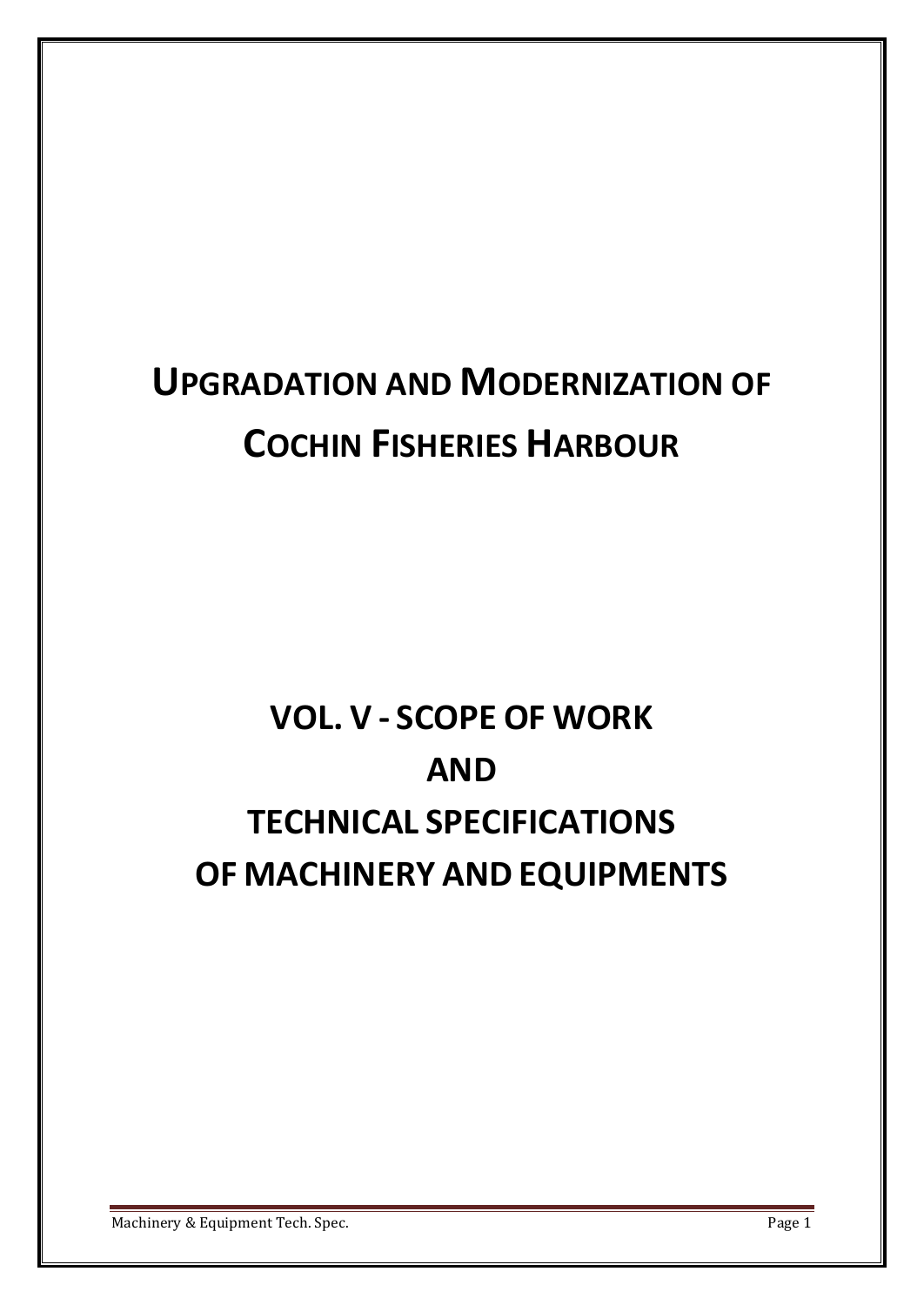# **I N D E X**

- A. GENERAL SCOPE OF WORK
- B. DETAILED SCOPE OF WORK AND TECHNICAL SPECIFICATION
	- 1. HYDRAULIC PALLET JACKS
	- 2. WEIGHING SCALES
	- 3. WEIGHBRIDGE
	- 4. TRIPOD WITH WINCH
	- 5. CONVEYOR SYSTEM
	- 6. STANDARDISED CRATES
	- 7. DUSTBINS
	- 8. CHILL ROOM
	- 9. ELECTRONIC DISPLAY BOARDS
	- 10. MECHANISED CLEANING VEHICLES
	- 11. PONTOONS
	- 12. BOOM BARRIER FOR GATE
	- 13. IT INFRASTRUCTURE EQUIPMENTS LIKE LAPTOPS AND DESKTOPS, E-AUCTION SOFTWARE, PRINTERS, SERVERS ETC.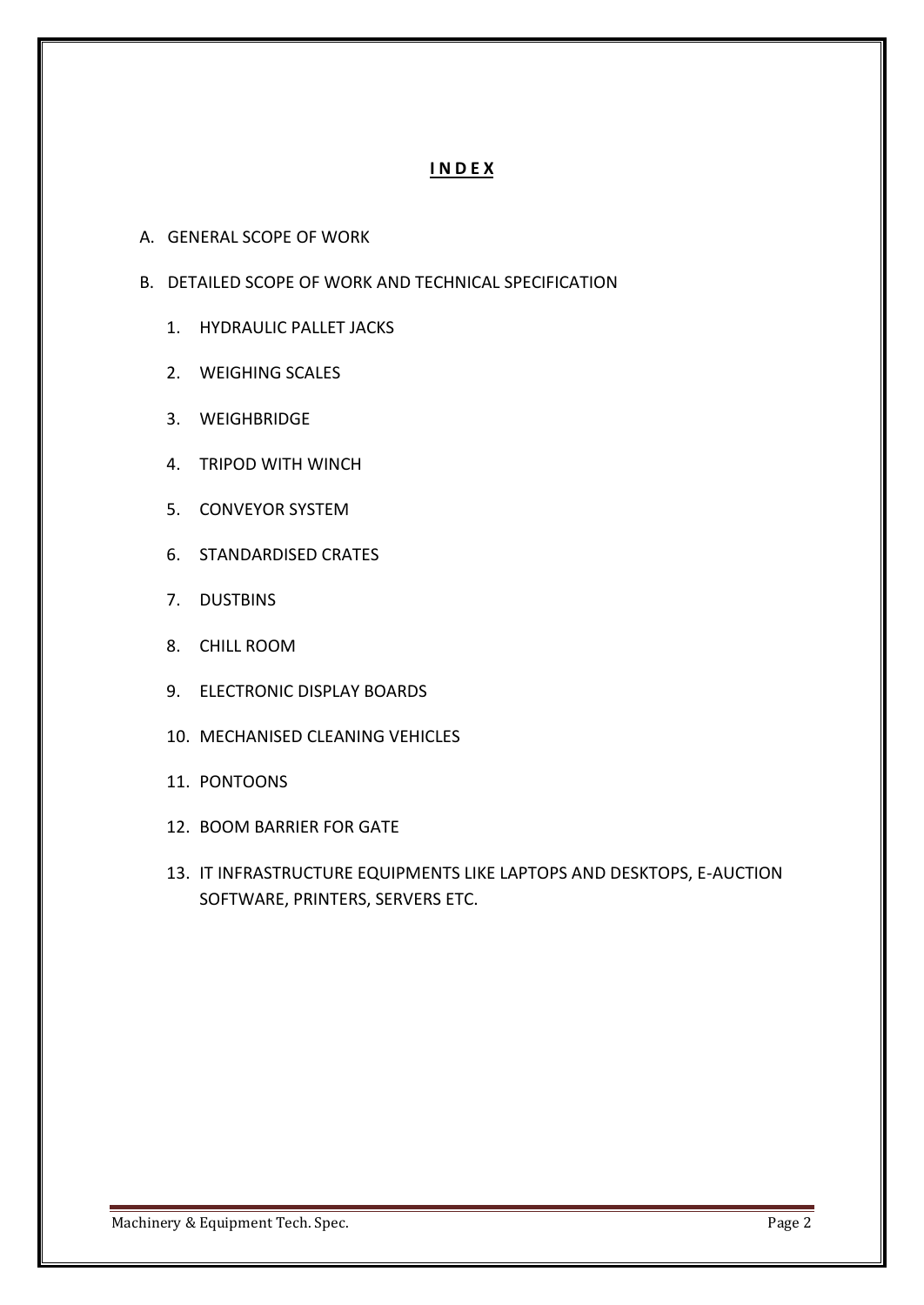#### **A. GENERAL SCOPE OF WORK**

- 1. The general character and the scope of work for Machinery and Equipments to be carried out under this contract is Illustrated in Detailed Scope of Work and Technical Specifications. The Contractor shall carry out and complete the work as per the Scope under this contract in every respect in conformity with the contract documents and with the direction of and to the satisfaction of the Owner's site representative. The Contractor shall furnish all labour, materials and equipment as per the Scope including transportation and incidental expenses necessary for supply, installation, testing and commissioning of the complete system. This also includes any material, equipment, appliances and incidental works not specifically mentioned herein or noted on the drawings / documents as being furnished or installed, but which are necessary and customary to be performed under this contract. The scope of work shall generally comprise, but not limited to the following:
	- 1. Hydraulic Pallet Jacks : 20 Nos.
	- 2. Weighing Scales : 30 Nos.
	- 3. Weighbridge : 1 No.
	- 4. Tripod with Winch : 40 Nos.
	- 5. Conveyor System : 20 Nos.
	- 6. Standardised Crates : 30,000 Nos.
	- 7. Dustbins : 100 Nos.
	- 8. Chill Room : 3 Nos.
	- 9. Electronic Display Boards : 4 Nos.
	- 10. Mechanised Cleaning vehicle : 4 Nos.
	- 11. Plastic Pontoons : 200 Nos.
	- 12. Boom Barrier for gate : 2 Nos.
	- 13. IT Infrastructure Equipments like Laptops and Desktops, e-Auction Software, Printers, Servers etc. as per the requirement of ERP.
- 2. Comply in full with all requirements described in or implied by this specification and with the Conditions of Contract as well as Schedule and Drawings issued as part of the contract documents.
- 3. The EPC contractor / bidder shall seek clarification and make all necessary enquiries prior to submitting the tender regarding any obscurities or contradictions on or omissions from the specification, related Documents and Drawings. No consideration will be given to cost claims for work arising from the failure to obtain such clarification.
- 4. Minor civil works like drilling and punching holes and openings in concrete floors, slabs, chasing of brick walls, fabrication of supporting structures, drainage of water from cable trenches, cleaning and clearing of all debris along with electrical works required for the installation of above items shall be in the scope of the EPC contractor.
- 5. Preparation of execution drawings and as built-in- drawings.

Machinery & Equipment Tech. Spec. **Page 3** Page 3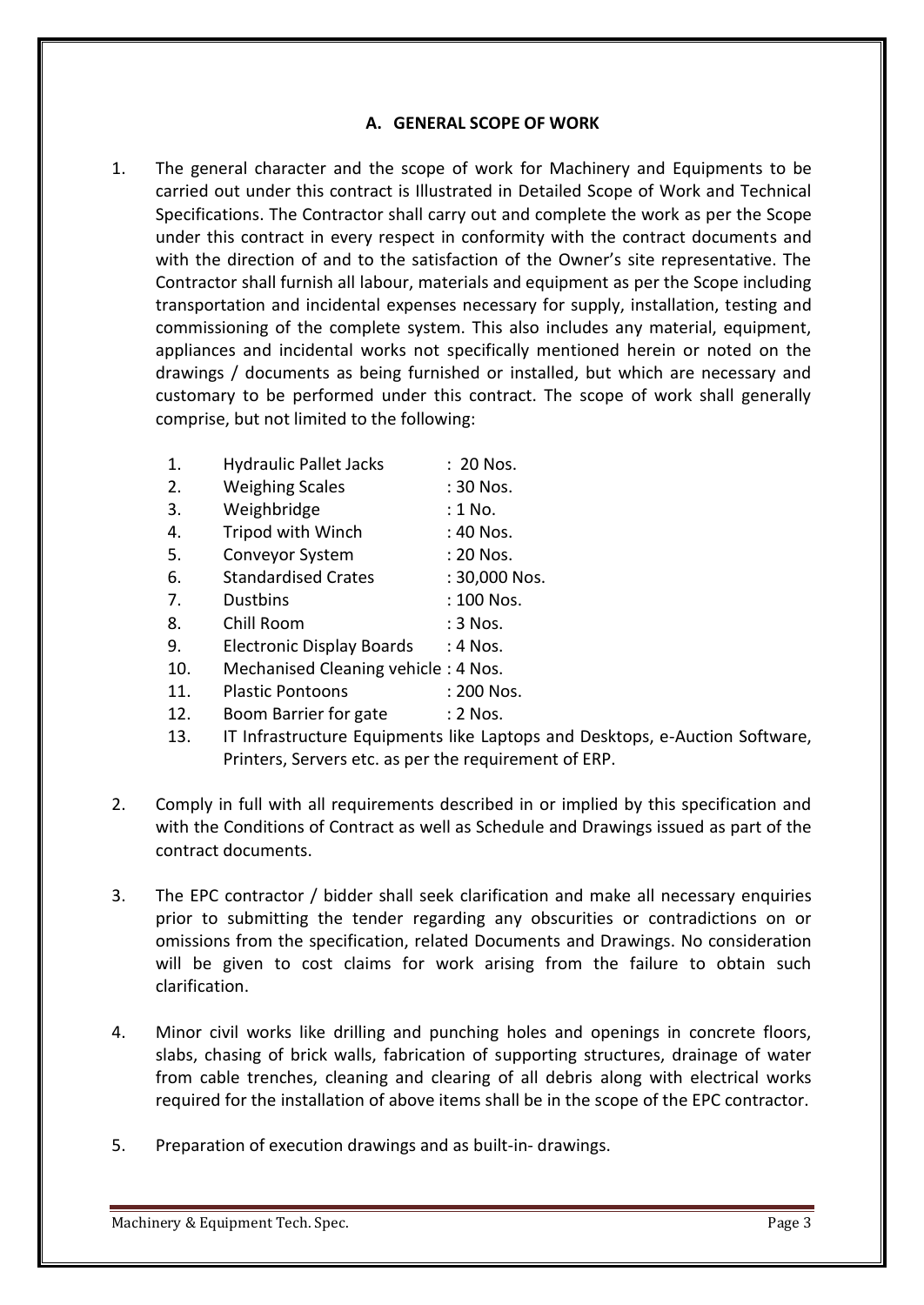- 6. Coordination with other contractors with regard to installation of items in Contractors scope.
- 7. The extent of work services under the contract includes all items as per the scope and specifications, notwithstanding the fact that such items have been omitted from the price schedule. All equipment's and services which are required to complete the intent of the contract shall also be deemed to be within the scope of the contract.
- 8. All required liaison work in relation to subject scope, follow-up, securing permission to commission the equipment and all related co-ordination with statutory local bodies / agencies is within the scope of the EPC contractor.

#### 9. COMPLIANCE WITH STANDARDS

- 9.1. STANDARDS: Comply with the requirements of all relevant BIS Standards or equivalent standards regarding equipment design, manufacture, supply and installation whether or not these are specifically mentioned in the Specification.
- 9.2. ALTERNATIVE STANDARDS: International Standards ISO or IEC which are equivalent to the appropriate BIS Standards may be used. Other standards may be offered as an alternative only if submitted for approval along with the equipment manufacturer's written assurance that they are equal to BS, ISO or IEC Standards.
- 9.3. DISCREPANCIES: In the event of a discrepancy between the BIS or other standards and the specification, the decision of the Port Engineer will be final.

#### 10. MATERIALS

The materials listed under "APPROVED MAKE" only shall be used. All materials, equipments, fittings etc. used in the installation shall conform to the latest relevant BIS Standards. In case of materials for which standard specifications do not exist, the material shall be got approved by the Engineer-in-charge before start of the work.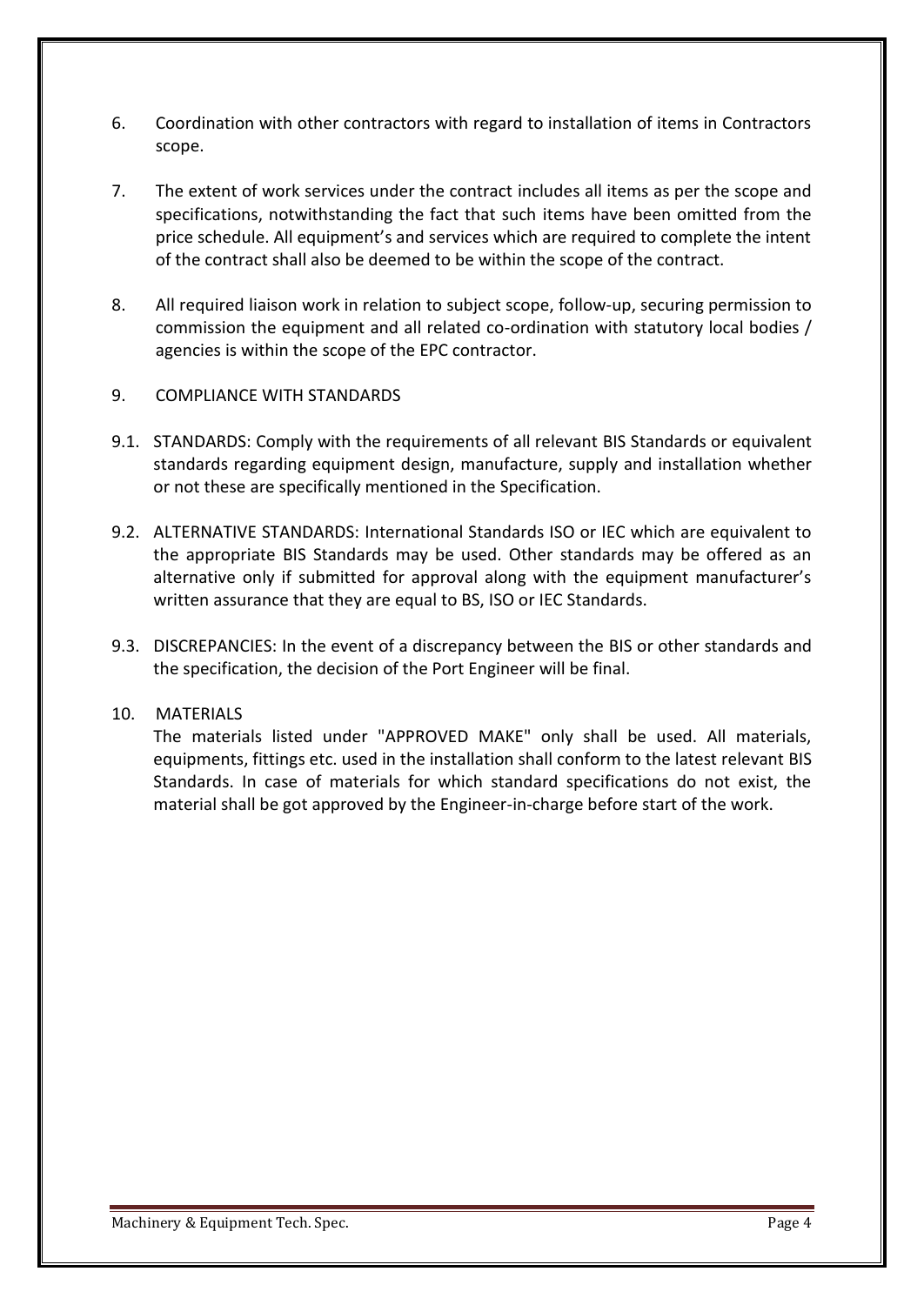## **B. DETAILED SCOPE OF WORK AND TECHNICAL SPECIFICATION**

## 1. **Hydraulic Pallet Jacks**

**Scope:** Semi electric pallet jacks to be used for easy movement of fish within the harbour. It should be electrically operated with Battery and capable of moving loads up to 2.5 tons at a time.

#### **Quantity:** 20 Nos.

#### **Specifications:**

- Load Capacity: 2.5 Ton
- Fork Length: 1150 mm
- Maximum Fork Height: 200 mm
- Lowered Fork Height: 85 mm
- Outside Fork Spread: 550 mm
- Inside Fork Spread: 230 mm
- Wheel Type: Nylon Tandem



#### 2. **Weighing Scale**

**Scope:** Heavy duty weighing scales of at least 1 ton capacity and digital display for weighing fish at various stages of fish movement within the harbour.

#### **Quantity:** 30 Nos.

#### **Specifications:**

- Accuracy 100 gm
- Country of origin India
- Weighing Capacity 1 Ton
- Warranty 1 Year
- Display Type Digital
- Platform Size 24x24 inch
- Battery Voltage 6 V
- Material Steel
- Power Supply Unit



The electrical supply if to be provided, i.e. 220 V supply for the operation of the machine, the necessary cable, plug and sockets shall be provided at appropriate places by the EPC contractor.

Machinery & Equipment Tech. Spec. Page 5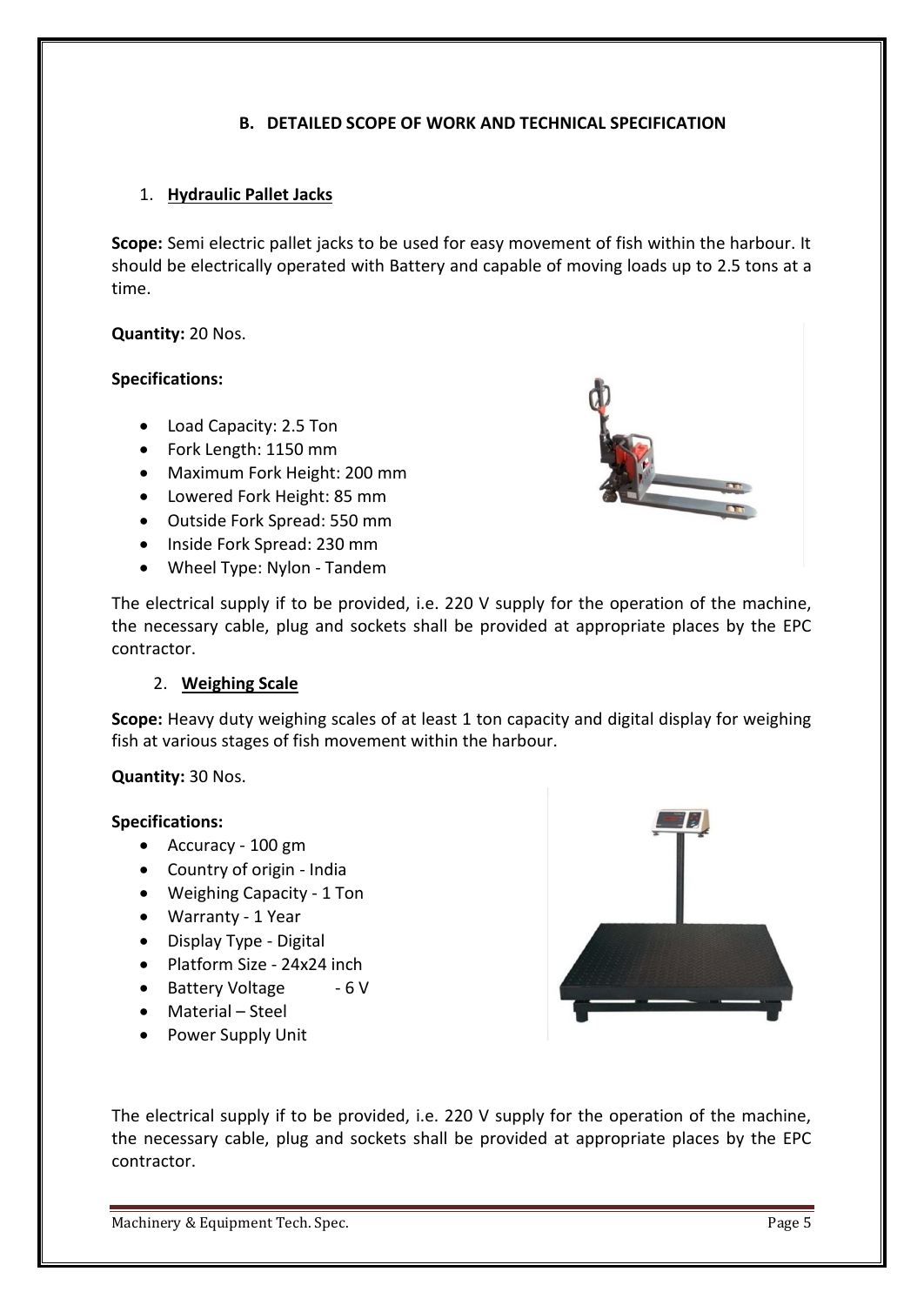## 3. W**eighbridges**

**Scope:** Pit less fully electronic weighbridge with capacity up to 50 tonnes to weigh the trucks / lorries / mini vans. The weighbridge should be able to take high jerk loads and continuous loading. The equipment should be able to scan the vehicle number being weighed.

**Quantity:** 1 No.



## **Specifications:**

- Platform (10mx3m): Heavy duty steel structure to weigh 50T.
- Platform Material: Mild steel (IS2062) Painted with Epoxy
- Load cell : Compression type Stainless steel, IP68 (Min:20 Ton each)
- Digital weight Indicator: should be able to connect to a computer
- Weighbridge software: Should be able to take all standard reports and vehicle details
- Stamping by Legal metrology: Shall be arranged by the supplier.
- Civil work for the Weighbridge foundation, weighbridge cabin, electric connection, computer, UPS and Printer shall be under the scope of the EPC contractor.

## 4. **Tripod with Winch**

**Scope:** For big fish such as tuna, use of mobile tripod with a winch has been suggested to transport the fish from the hold in order to reduce the effort and time required to offload fish. The material must be lightweight stainless steel conforming to SS 316 grade. The tripod must have a breaking force of greater than 20 kN along with multi attach points for use with fall arrest block and safety lines.

## **Quantity:** 40 Nos.

## **Specifications:**

 $\bullet$  Base Radius Range – 41 inches to 68 inches

(1 to 1.5 metre)

- Telescoping adjustable locking legs
- Capacity 500 kg
- Built-in pulley system
- Specialized safety shoes and leg support chain

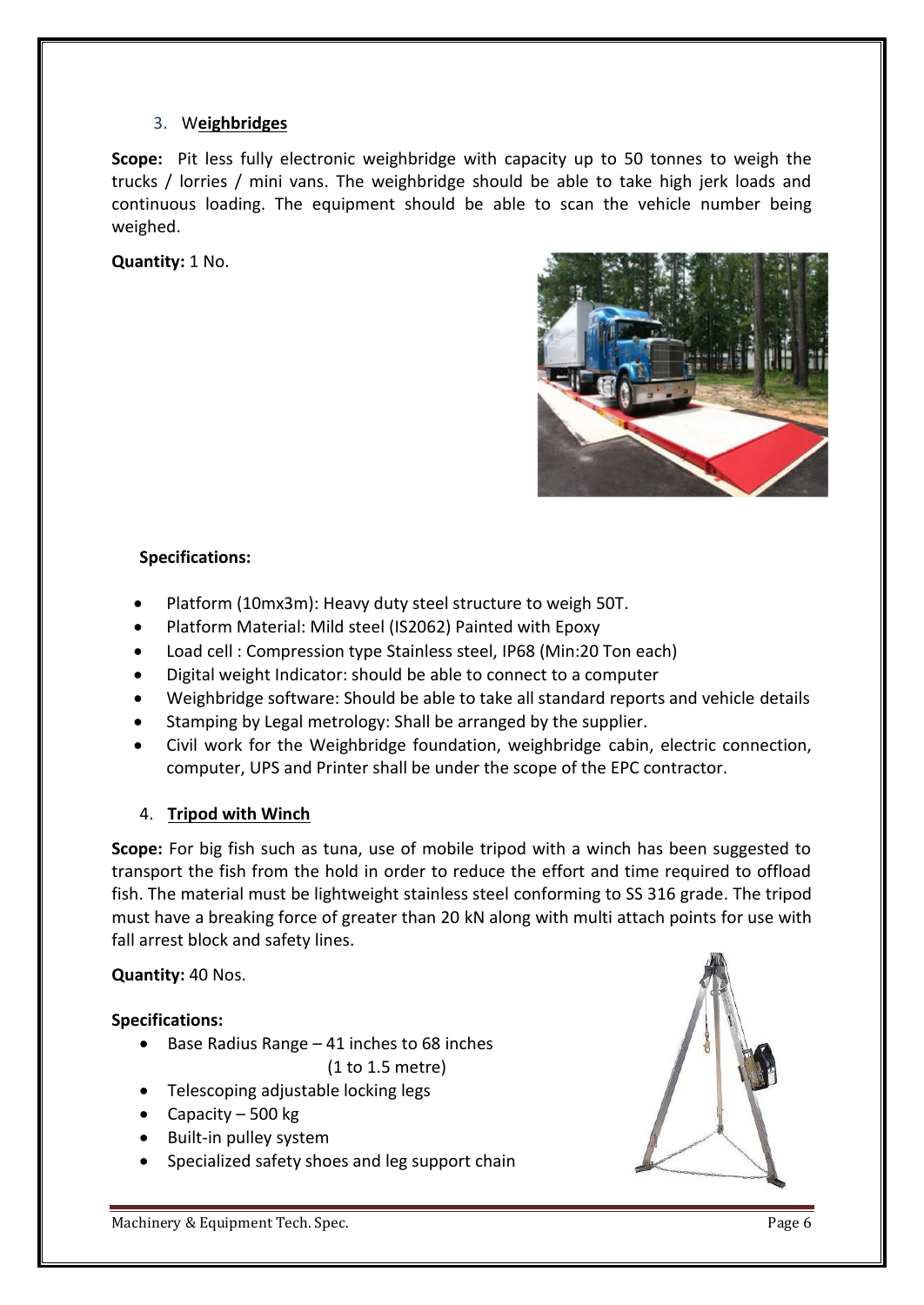- Manually operated winch.
- 90 ft. (27 m) of 3/16" (5mm) galvanized steel wire rope
- 6:1 gear ratio mechanical advantage
- Free-wheel mode
- Built-in fall protection

## 5. **Conveyor System**

**Scope:** Portable and mobile conveyor belts which will carry the fish directly to the auction hall without having to be dragged on the floor. These conveyor systems should be able to change their height depending the requirement and can be used for both, offloading fish from the boat as well as loading the catch on to the trucks. The fishermen can place the either single large fish or crates of small fish on the conveyor system which will transport the catch from the boat to the auction hall which is approximately 4 to 5 metres distance from the berth / jetty where the boats are berthed.



#### **Quantity:** 20 Nos.

#### **Specifications:**

- 14 feet Boom length x 750 mm width
- M.S. Fabricated frame out of 40 x 40 x 5 angle, 25 x 5 flat runner and 125 x 65 channel mounted on rubber tyre wheels for easy movement.
- Pneumatic rubber tyre wheels will be provided for easy movement ADV 500 X 19 (For 14 feet Stacker )
- 500 kg / hr handling capacity
- Manually operated winch will be provided for raising and lowering the boom.
	- $\circ$  Minimum delivery height 3 ft
	- $\circ$  Incline up to 51 degree
- Kirloskar / Siemens / Crompton or Standard make Electric Motor and Shanti / Radicon / Elecon make gear boxes –
	- o Motor H.P 2 Reduction gear size A 287 or 3.54 inch

Machinery & Equipment Tech. Spec. Page 7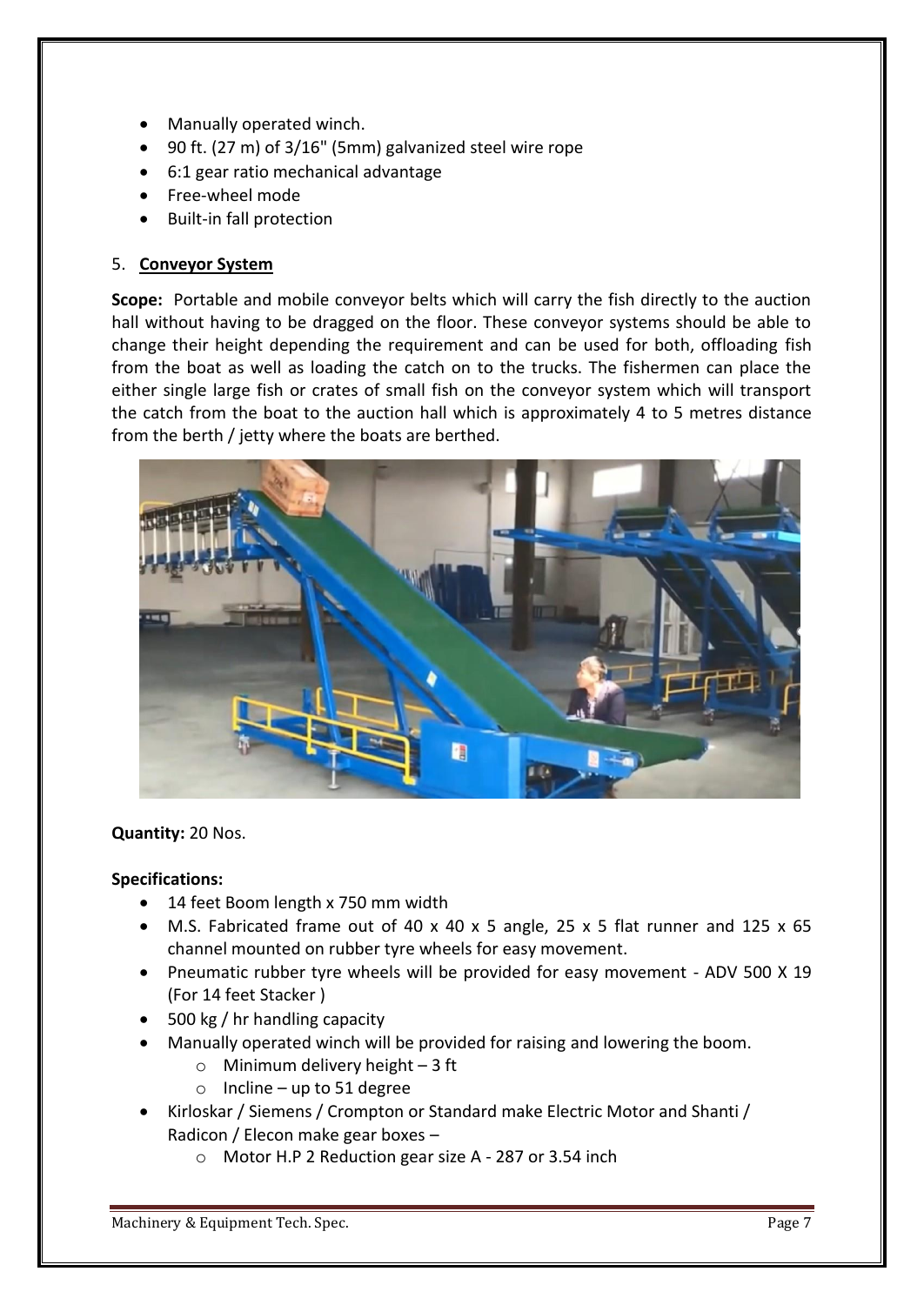The electrical supply if to be provided, i.e. 220 V supply for the operation of the machine, the necessary cable, plug and sockets shall be provided at appropriate places by the EPC contractor.

## 6. **Standardized Crates**

**Scope and specifications:** Standardised rectangular (600 x 400 x 320 mm) Polypropylene (PP) side perforated fish crates of 75 litre capacity for ease in carrying out various activities such as offloading small and medium fish from the boats, loading fish on the conveyor belts, keeping fish before auctioning etc.

**Quantity:** 30,000 Nos.



## 7. **Dustbins**

**Scope:** Garbage bins with lid made of plastic shall be supplied. These bins should be movable and shall be provided with wheels for easy movement without toppling.

**Quantity:** 100 Nos.

#### **Specifications:**

120 Litre capacity Plastic Wheel Dustbin Dimension: 92x48x55 cm (at least)



## 8. **Chill Room**

**Scope:** The chill rooms are used to store the fish till the auction time or to store unsold fish from the auction to keep products at the temperature range of  $0^0$ C to 4<sup>0</sup>C.

**Quantity: 3 Nos.**

Machinery & Equipment Tech. Spec. **Page 8** Page 8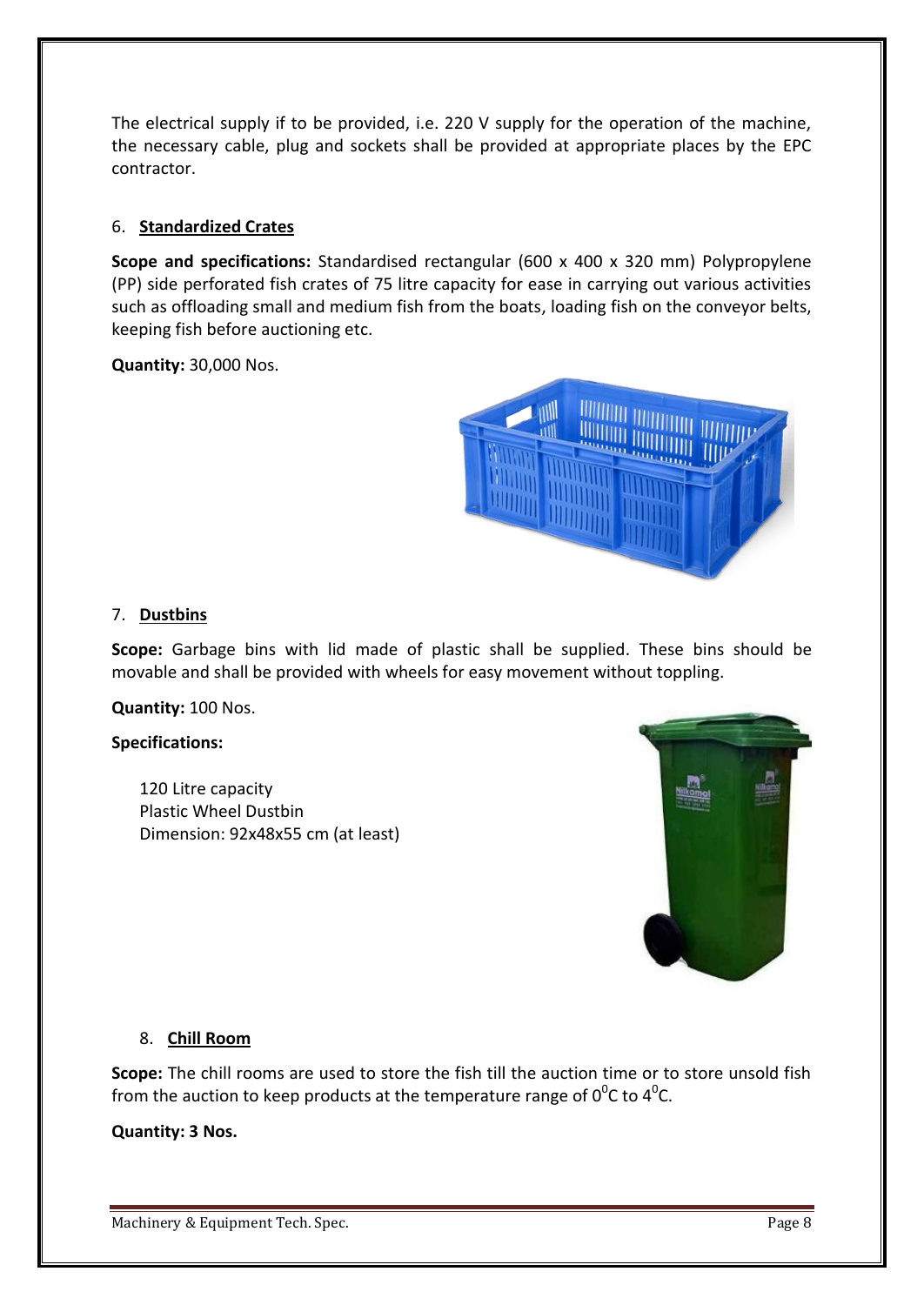#### **Specification:**

- Semi automatic walk-in type
- Material SS 316
- $\bullet$  3 phase, 415 V
- Power Source: Electric
- Storage Capacity: up to 5 Ton

The electrical supply if to be provided, i.e. 415 V supply for the operation of the machine, the necessary cable, plug and sockets shall be provided at appropriate places by the EPC contractor.



#### 9. **Electronic Display Boards**

**Scope:** Rectangular wall-mounted LED display systems for auction hall packing facility, Control room and Food court with computer system for data entry and monitoring including software, cabling, power supply and protection unit in complete, etc.

**Quantity:** 4 Nos.

**Specification:** 3 ft x 12 ft LED display

|                       | LON 15:32 NY 11:32 25-Mar                            |                                    |
|-----------------------|------------------------------------------------------|------------------------------------|
| INDICES/FUT CREDIT 5Y |                                                      | HK 23:32 SP 12:32                  |
| NKY 14423             | -52 XVER 303.9                                       | FX SPOT<br>$-5$ GBP $1.6527+0.003$ |
| HSI 21732             | $-114$ MAIN 79.13                                    | $-0.5$ EUR $1.3788 - 0.005$        |
|                       | UGM4 3028 +45 ASIC 132.5                             | $-1.4$ JPY 102.27 +0.03            |
|                       | Z M4 6532 +77 IG22 71.50<br>DJM416235 +33 HY21107.73 | 0.0 CHF 0.8845+0.004               |
| SPN41854.2+4.8 SOUX   |                                                      | $+0.05$ MXN13.1370 $-0.04$         |
|                       | ESM41853.9+4.4 GE10116.13 +0.03 BRL 2.3238+0.001     | AUD 0.9148+0.001                   |
|                       | UK10113.59 -0.11 CNY 8.2022+0.006                    |                                    |
| GOLD<br>1312          | +3 US10100-4 -1-30 TRY 2.2278-0.009                  |                                    |
| 99.96                 | +0 US30100-25 -1-20 ZAR10.7533-0.077                 |                                    |
|                       |                                                      |                                    |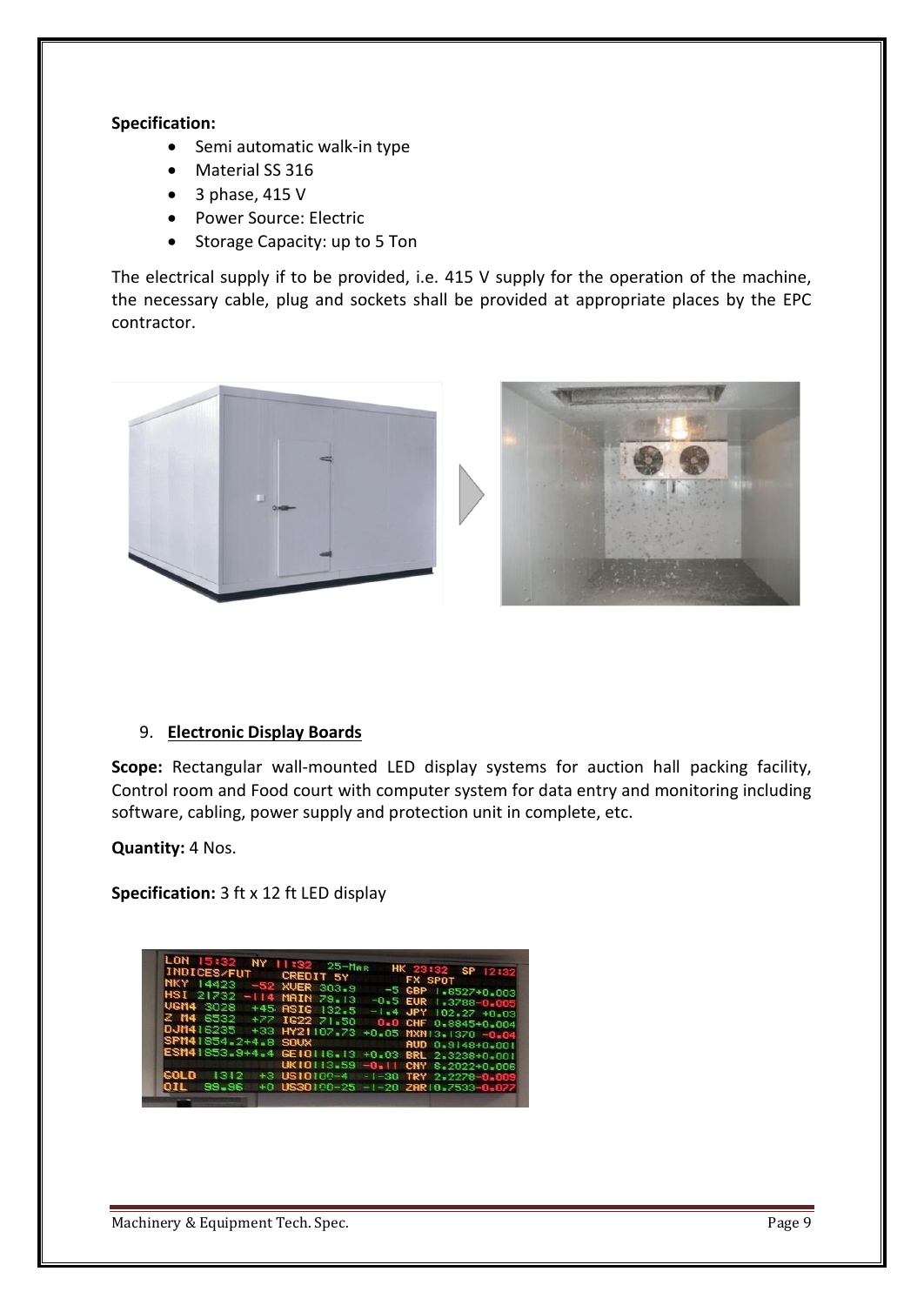The electrical supply if to be provided, i.e. 220 V/ 415 V supply for the operation of the machine, the necessary cable, plug and sockets shall be provided at appropriate places by the EPC contractor.

## 10. **Mechanized cleaning vehicles**

**Scope:** Ride-on mechanised sweeping machines for cleaning large industrial floors. It should efficiently work on both wet and dry surfaces. These sweeping machines are to be operated with the help of electric power. Should be equipped with large collection Hoppers and inbuilt powerful vacuum system and have larger filter surface area.

#### **Quantity: 4** Nos.

## **Specifications:**

- Electric vehicle
- 24 V, 250 Ah battery



## 11. **Pontoons**

**Scope and specification:** The Floating pontoons of size 3m in length, 2m width and 0.4m minimum height with a buoyancy of 2 tons per pontoon should be slip-resistant, self draining and the material must be made of plastic.

#### **Quantity:** 200 Nos.



Machinery & Equipment Tech. Spec. **Page 10** Page 10